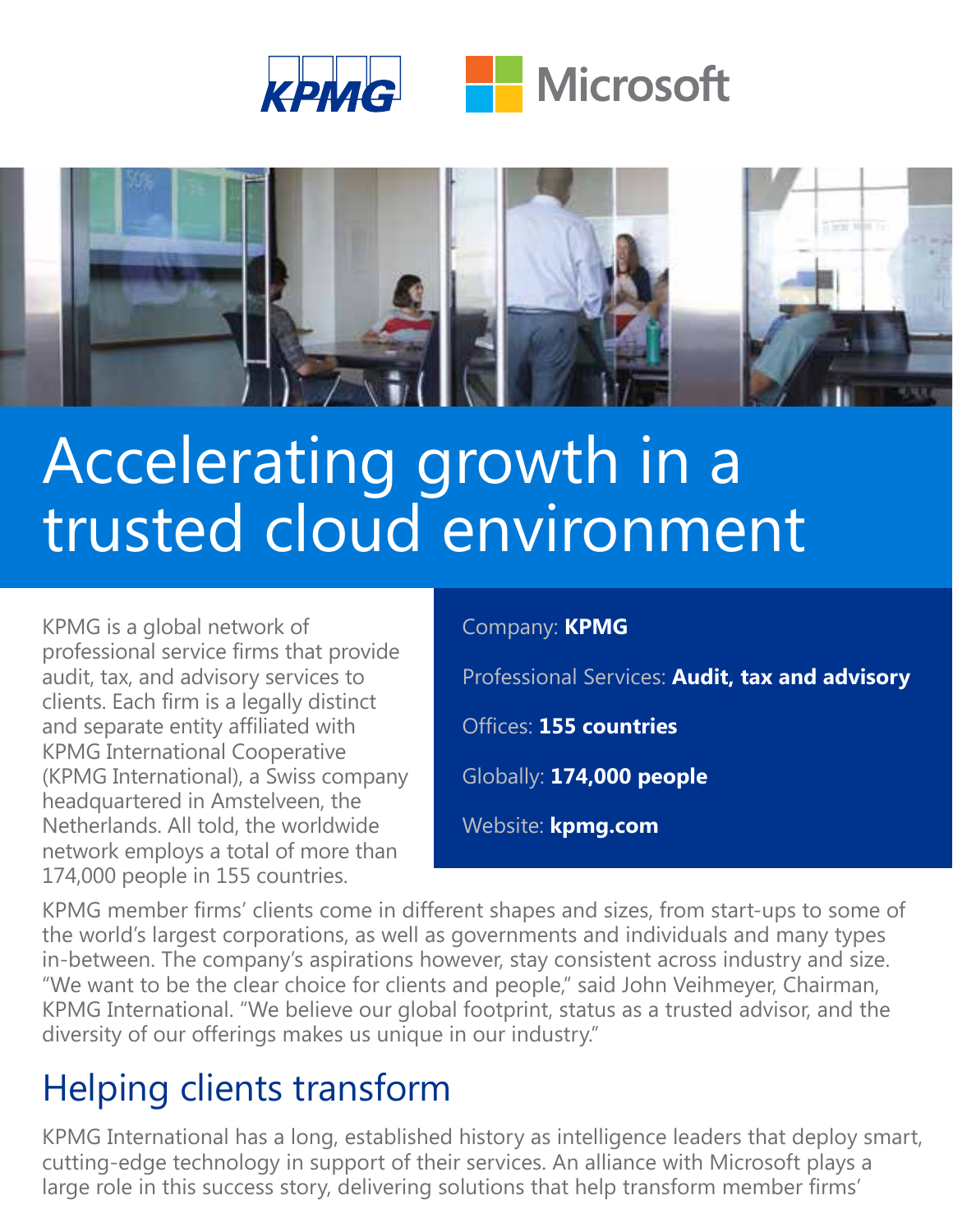clients and accelerate growth in a trusted cloud environment. "Clients consistently tell us they want KPMG to combine our leading business expertise with the power of new technology to help them transform their businesses," said Veihmeyer. "So leveraging our long and successful relationship with a technology leader like Microsoft seemed like a very good fit."

So what exactly does KPMG bring to the alliance? KPMG member firms offer broad business, industry, and process knowledge. Microsoft delivers advanced cloud technologies that helps clients gain valuable business insights. These insights help improve decision-making and simplify adapting to change – all while managing risk, compliance, and security. "Through our alliance, we can offer a set of globally available, scalable solutions that draw upon the collective strengths of both organizations. Together we can deliver solutions which enable clients to successfully transform their business and accelerate growth in a cloud environment," said Jens Rassloff, KPMG Global Lead Partner for the Microsoft Alliance, KPMG in Germany. These offerings include Cloud Transformation and Compliance, Data and Analytics and Dynamics.

#### Cloud interest surging

Currently, more than 40 KPMG member firms have dedicated teams working with Microsoft. More and more member firms' clients are looking for KPMG to implement cloud solutions for them. "The journey to the cloud is a strategic issue, so it is certainly a board-level agenda item," said Lisa Heneghan, Partner, and Global Head of CIO Advisory. "KPMG firms offer a holistic approach to business and cloud transformation that goes significantly further than pure IT implementation."



"Through our alliance, we can offer a set of globally available, scalable solutions that draw upon the collective strengths of both organizations. Together we can deliver solutions which enable clients to successfully transform their business and accelerate growth in a cloud environment."

> *Jens Rassloff, KPMG Global Lead Partner, Microsoft Alliance*